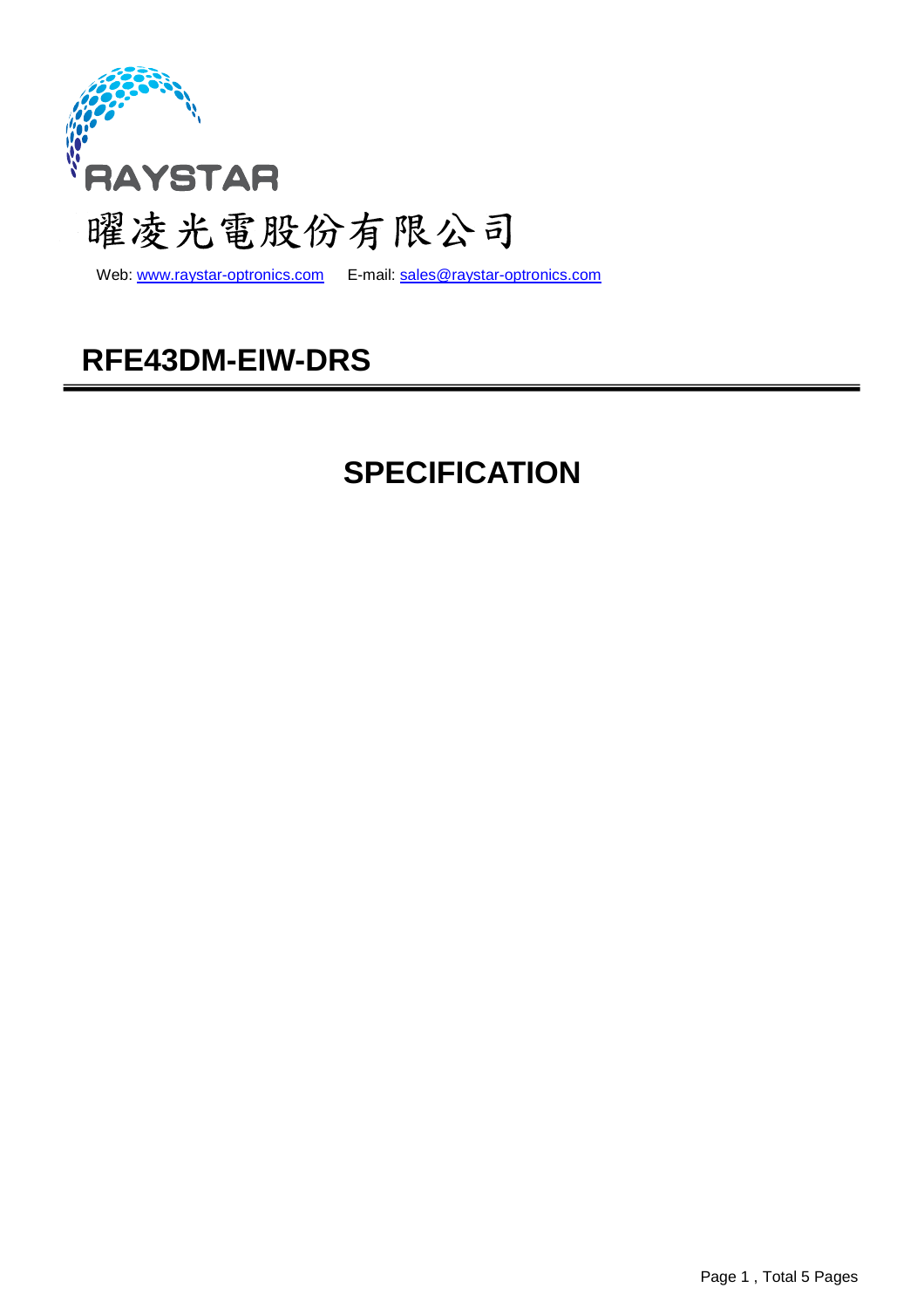

### **General Specifications**

- Size: 4.3 inch
- Dot Matrix: 480 x RGB x 272(TFT) dots
- Module dimension:  $125.5(W) \times 67.2(H) \times 8.8(D)$  mm
- Active area:  $95.04 \times 53.86$  mm
- Dot pitch: 0.066 x 0.198 mm
- LCD type: TFT, Normally White, Transmissive
- View Direction: 12 o'clock
- Gray Scale Inversion Direction: 6 o'clock
- Aspect Ratio: 16:9
- Backlight Type: LED, Normally White
- Interface: Uart 19200 Baud rate/SPI
- Touch Panel: With Resistive Touch Panel
- Surface: Anti-Glare

\*Color tone slight changed by temperature and driving voltage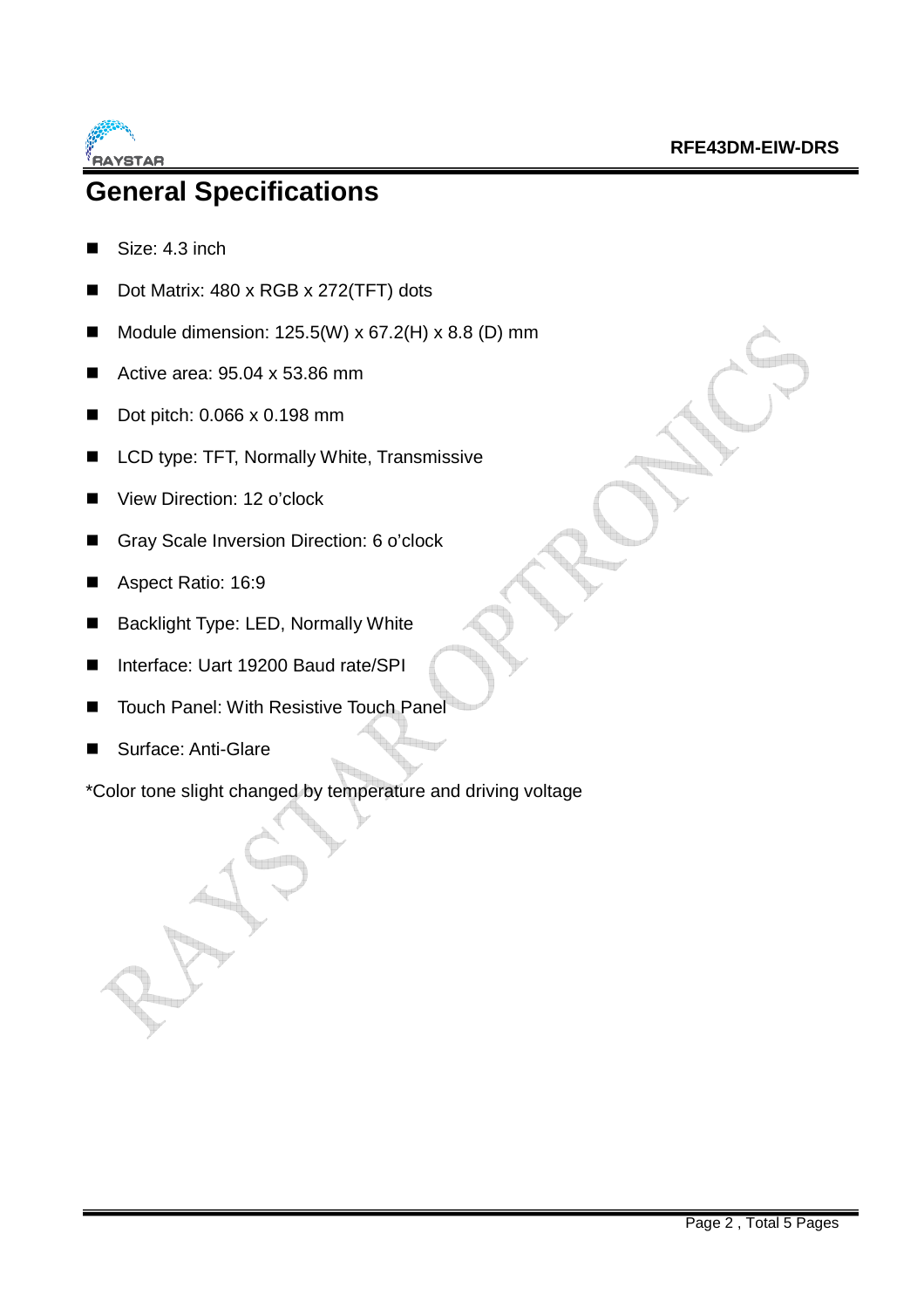

#### **RFE43DM-EIW-DRS**

#### **Interface CON 2 Pin Symbol I/O Function** 1 GND Power Power Ground 2 | TX | O | Uart Transmit pin 3 | RX | | | Uart Receive pin 4 | VBUS | Power<br>Supply t<sub>an fi</sub> 11 Power supply : 5V 5 D+ I/O USB Data + 6 D- I/O USB Data - 7 GND Power **Quin** Power Ground 8 | /REST | I | Reset (active Low) 9 GND Power Power Ground 10 | PWM | O | Pulse width modulation 11 GND Power Power Ground ħ 12 VBUS Power Power supply : 5V

à

|                | CON <sub>3</sub> |                 |                       |  |  |
|----------------|------------------|-----------------|-----------------------|--|--|
| Pin            | Symbol           | I/O             | <b>Function</b>       |  |  |
| 1              | <b>GND</b>       | Power<br>Supply | <b>Power Ground</b>   |  |  |
| $\overline{2}$ | SW <sub>1</sub>  |                 | Switch (active low)   |  |  |
| 3              | SW <sub>2</sub>  |                 | Switch (active low)   |  |  |
| 4              | SW <sub>3</sub>  |                 | Switch (active low)   |  |  |
| 5              | SW4              |                 | Switch (active low)   |  |  |
| 6              | <b>GND</b>       | Power<br>Supply | Power Ground          |  |  |
| $\overline{7}$ | <b>SDI</b>       |                 | Serial Data Input     |  |  |
| 8              | <b>SDO</b>       | O               | Serial Data Output    |  |  |
| g              | <b>SCK</b>       |                 | <b>Serial Clock</b>   |  |  |
| 10             | CS.              |                 | Serial Chip selection |  |  |
| 11             | SPI_INT          | O               | Serial Interrupt      |  |  |
| 12             | <b>VBUS</b>      | Power<br>Supply | Power supply: 5V      |  |  |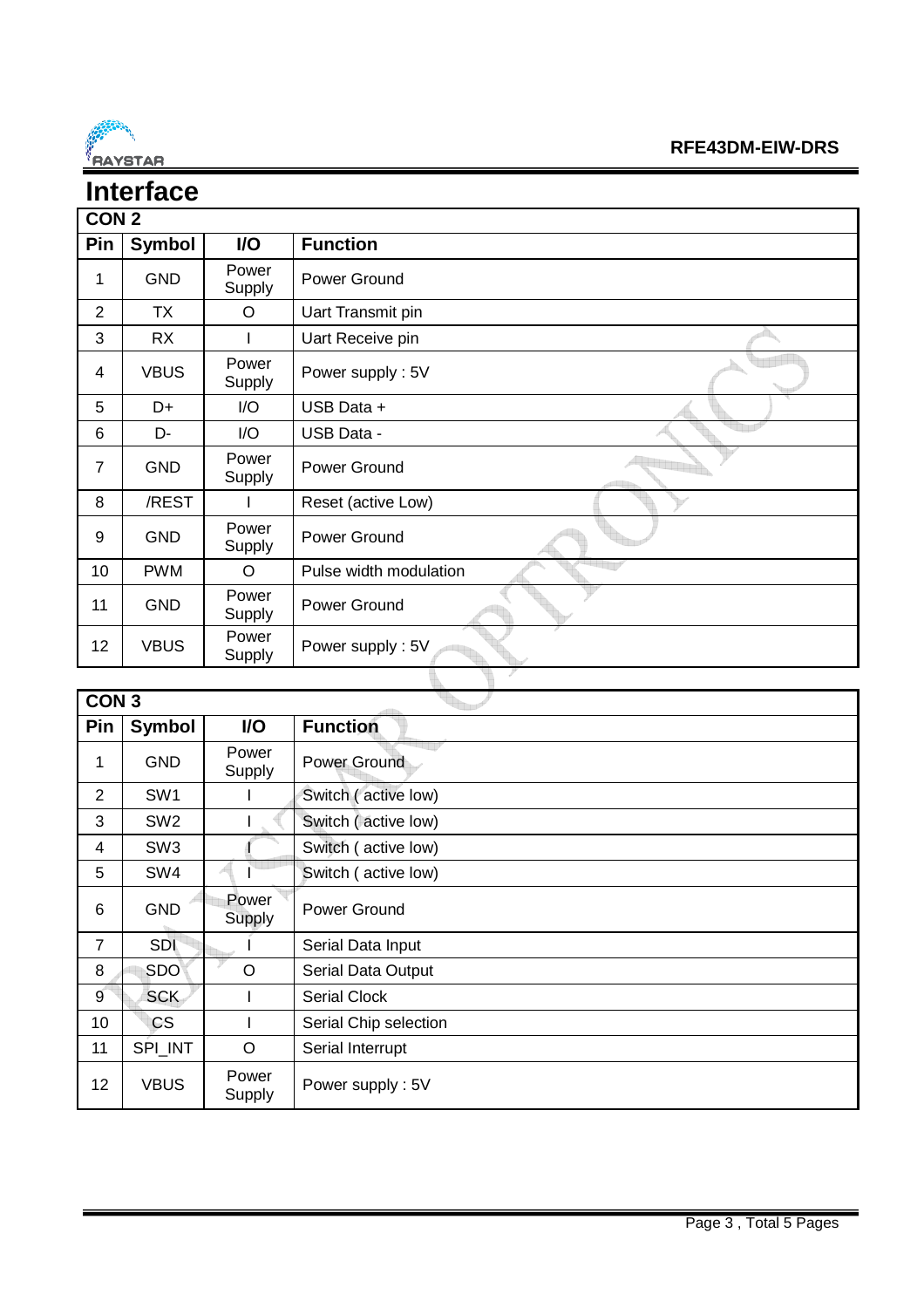

### **Contour Drawing**



The L

Page 4 , Total 5 Pages